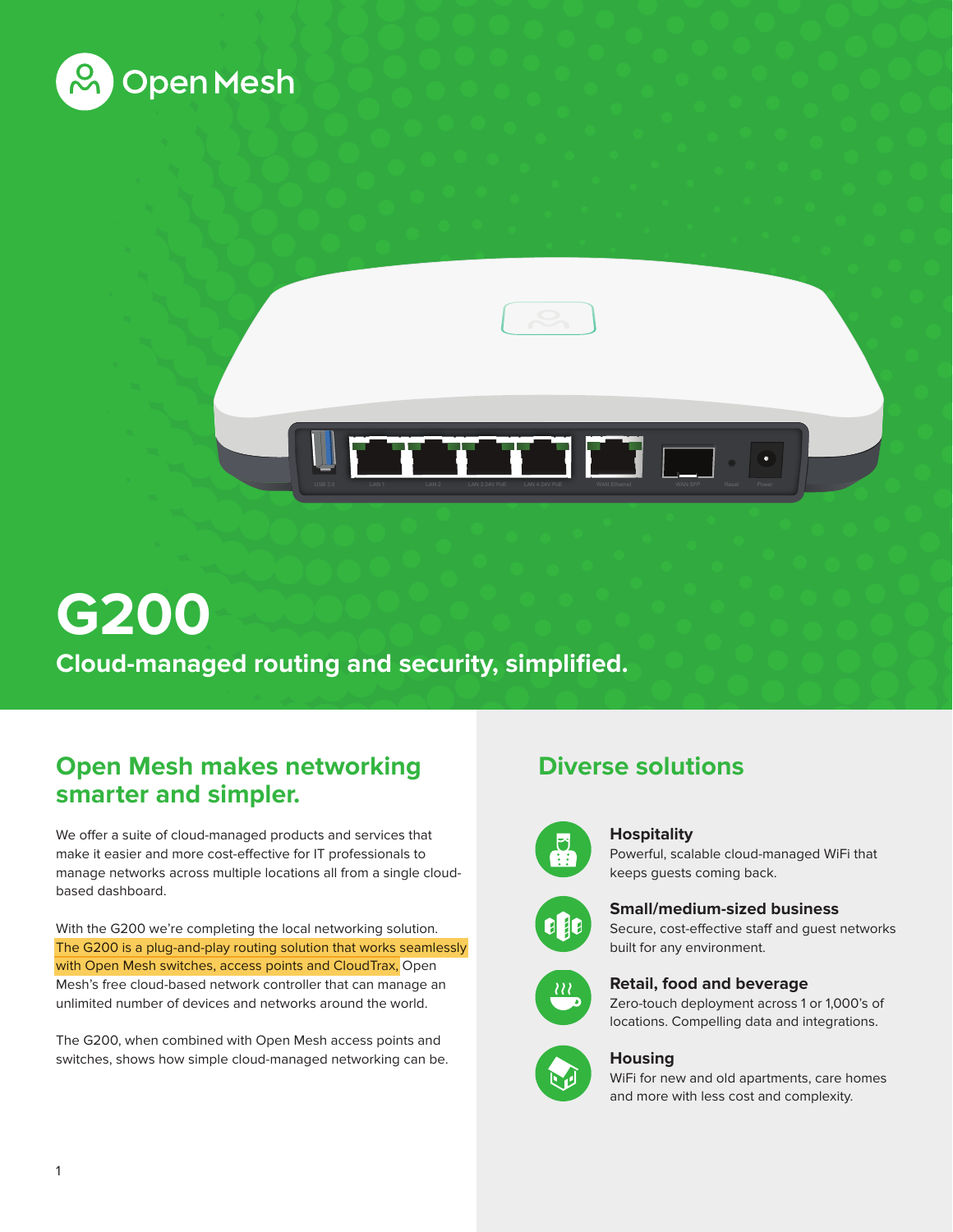# **G200**



The Open Mesh G200 router provides speed and security in one device. When combined with Open Mesh WiFi access points and switches, the G200 allows IT professionals to have a single, cloud-based dashboard for the entire managed network.



## **Features**

- **● Seamless integration with Open Mesh access points and switches**
- **● Zero-touch configuration, plugand-play networking**
- **● Quad-core processor with integrated hardware offload engine to run deep packet inspection and QoS and still get near line rate gigabit throughput**
- **● As close to line rate as possible through our own software intelligence**
- **● Manage NAT routing, DHCP server, VPN client and point-topoint, VLAN tagging, Quality of Service rules and more**
- **● Optional content filtering for HTTP and HTTPS, Google SafeSearch and malware protection**
- **● 4 LAN ports, including 2 passive PoE ports**
- **● Flexible connectivity with 1 SFP WAN port and 1 GigE WAN port that can be configured in failover mode**
- **● 1 USB 3.0 port for future expansion**
- **● 1GB RAM and 4GB flash memory**
- **● Tri-color LED status indicator for easy troubleshooting**
- **● Hardware watchdog to recover from unexpected states**
- **● Free intuitive cloud management for complete control and monitoring with no licensing or monthly fees**

## **Benefits**



## **Seamless integration**

Integrate painlessly with Open Mesh access points and switches. With a complete networking solution working seamlessly together, deploy with confidence and manage the entire network through a single dashboard. With greater visibility into your network, debugging is easy.



## **Cloud managed**

Every G200 router includes a free lifetime license to CloudTrax. CloudTrax makes it easy to build, manage and monitor networks from anywhere. And because the G200 is managed in the cloud, it's continually getting better with frequent upgrades and new features.



## **Zero-touch deployment**

Make remote deployments easy and scaling up worry free. Configure a router from anywhere without ever touching it. Once the router has power and Internet, it'll connect to CloudTrax to get its configuration and start reporting data. Easily deploy a single router or thousands across multiple sites.



### **White labeled**

Open Mesh is ideal for systems integrators, resellers and IT consultants because we make it easy to add your logos to our devices. Even our cloud controller, CloudTrax, can be completely branded as your own cloud solution.\* With no competing messages, your brand is the star of the show.